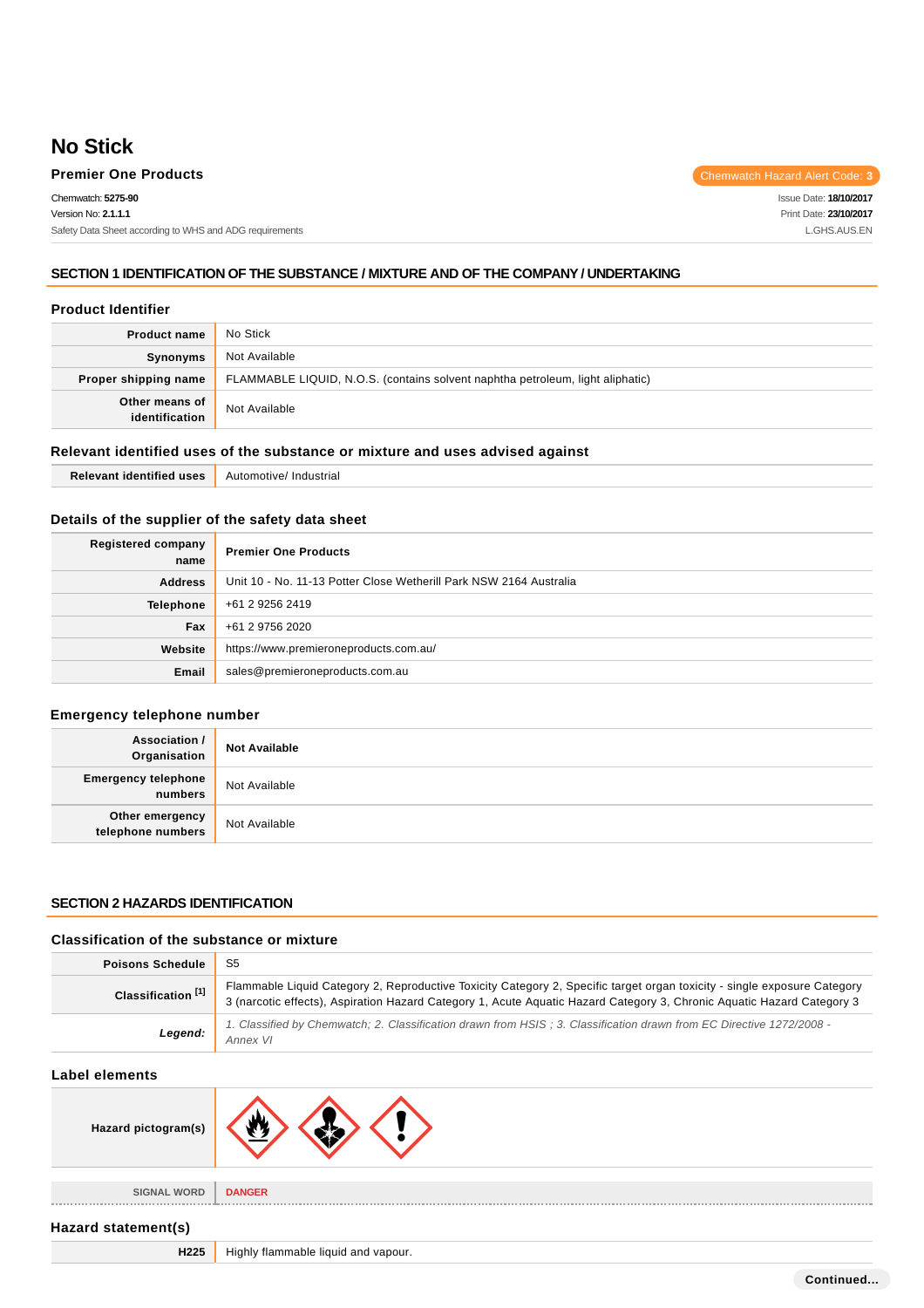| H361 | Suspected of damaging fertility or the unborn child. |
|------|------------------------------------------------------|
| H336 | May cause drowsiness or dizziness.                   |
| H304 | May be fatal if swallowed and enters airways.        |
| H412 | Harmful to aquatic life with long lasting effects.   |

## **Precautionary statement(s) Prevention**

| If medical advice is needed, have product container or label at hand.             |
|-----------------------------------------------------------------------------------|
| Keep out of reach of children.                                                    |
| Read label before use.                                                            |
| Obtain special instructions before use.                                           |
| Keep away from heat/sparks/open flames/hot surfaces. - No smoking.                |
| Use only outdoors or in a well-ventilated area.                                   |
| Use personal protective equipment as required.                                    |
| Ground/bond container and receiving equipment.                                    |
| Use explosion-proof electrical/ventilating/lighting/intrinsically safe equipment. |
| Use only non-sparking tools.                                                      |
| Take precautionary measures against static discharge.                             |
| Avoid breathing mist/vapours/spray.                                               |
| Avoid release to the environment.                                                 |
| Wear protective gloves/protective clothing/eye protection/face protection.        |
|                                                                                   |

# **Precautionary statement(s) Response**

| P301+P310      | IF SWALLOWED: Immediately call a POISON CENTER or doctor/physician.                                        |
|----------------|------------------------------------------------------------------------------------------------------------|
| P308+P313      | IF exposed or concerned: Get medical advice/attention.                                                     |
| P331           | Do NOT induce vomiting.                                                                                    |
| P370+P378      | In case of fire: Use alcohol resistant foam or normal protein foam for extinction.                         |
| P312           | Call a POISON CENTER or doctor/physician if you feel unwell.                                               |
| P303+P361+P353 | IF ON SKIN (or hair): Remove/Take off immediately all contaminated clothing. Rinse skin with water/shower. |
| P304+P340      | IF INHALED: Remove victim to fresh air and keep at rest in a position comfortable for breathing.           |

# **Precautionary statement(s) Storage**

| P403+P235 | Store in a well-ventilated place. Keep cool. |
|-----------|----------------------------------------------|
| P405      | Store<br>`locked up.                         |

## **Precautionary statement(s) Disposal**

|  | <b>P501</b> Dispose of contents/container in accordance with local regulations. |
|--|---------------------------------------------------------------------------------|
|--|---------------------------------------------------------------------------------|

## **SECTION 3 COMPOSITION / INFORMATION ON INGREDIENTS**

#### **Substances**

See section below for composition of Mixtures

## **Mixtures**

| <b>CAS No</b> | %[weight] | <b>Name</b>                                |  |  |
|---------------|-----------|--------------------------------------------|--|--|
| 64742-89-8.   | >60       | solvent naphtha petroleum, light aliphatic |  |  |
| Not Available | 10-30     | Ingredients determined not to be hazardous |  |  |

## **SECTION 4 FIRST AID MEASURES**

#### **Description of first aid measures**

| <b>Eye Contact</b> | If this product comes in contact with the eyes:<br>Wash out immediately with fresh running water.<br>Ensure complete irrigation of the eye by keeping eyelids apart and away from eye and moving the eyelids by<br>occasionally lifting the upper and lower lids. |
|--------------------|-------------------------------------------------------------------------------------------------------------------------------------------------------------------------------------------------------------------------------------------------------------------|
|--------------------|-------------------------------------------------------------------------------------------------------------------------------------------------------------------------------------------------------------------------------------------------------------------|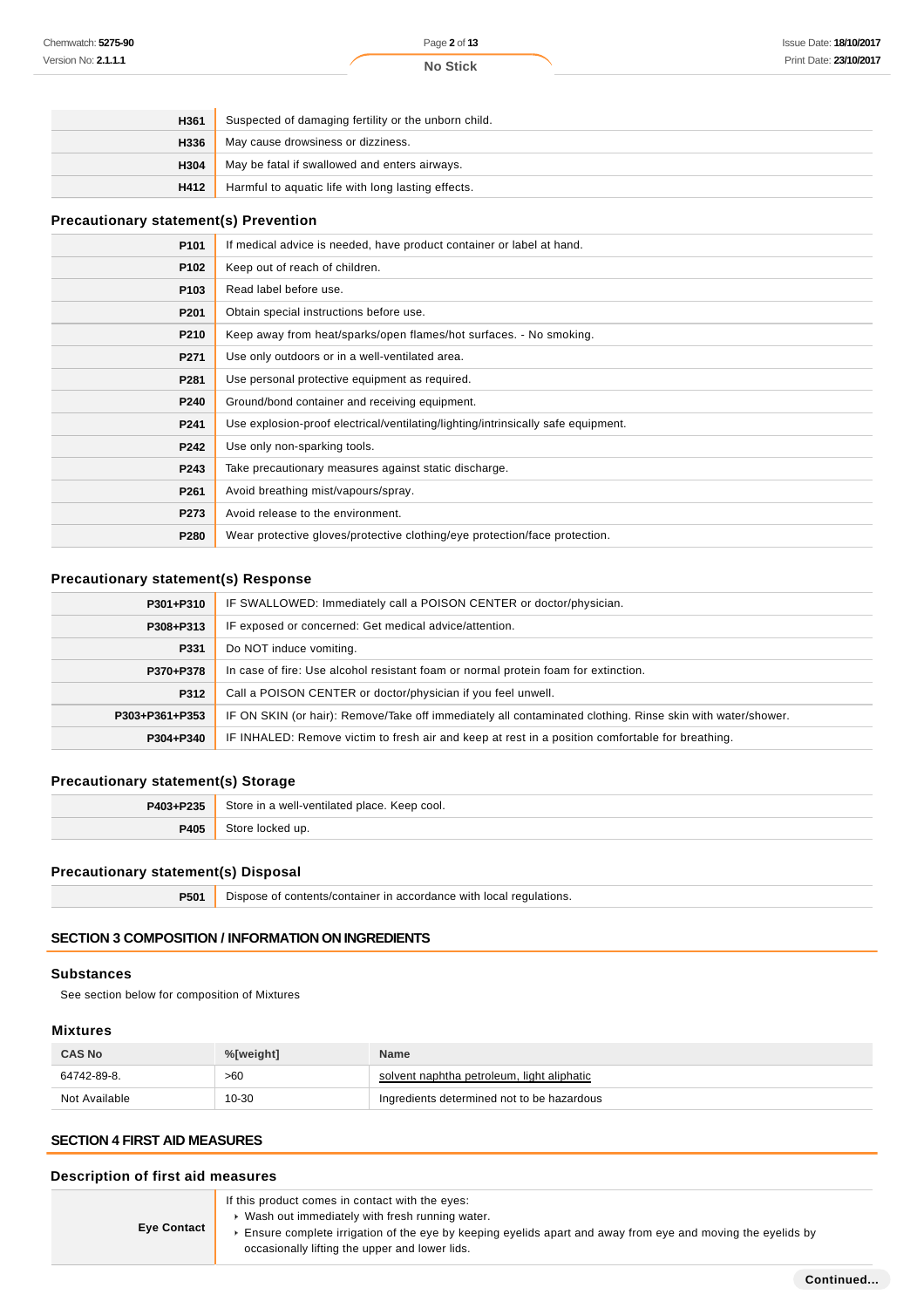Page **3** of **13 No Stick**

|                     | ► Seek medical attention without delay; if pain persists or recurs seek medical attention.                                                                                                                                                                                                                                                                                                                                                                                                                                                                                                                                                                                   |
|---------------------|------------------------------------------------------------------------------------------------------------------------------------------------------------------------------------------------------------------------------------------------------------------------------------------------------------------------------------------------------------------------------------------------------------------------------------------------------------------------------------------------------------------------------------------------------------------------------------------------------------------------------------------------------------------------------|
|                     | ▶ Removal of contact lenses after an eye injury should only be undertaken by skilled personnel.                                                                                                                                                                                                                                                                                                                                                                                                                                                                                                                                                                              |
| <b>Skin Contact</b> | If skin contact occurs:<br>Inmediately remove all contaminated clothing, including footwear.<br>Flush skin and hair with running water (and soap if available).<br>▶ Seek medical attention in event of irritation.                                                                                                                                                                                                                                                                                                                                                                                                                                                          |
| Inhalation          | If fumes or combustion products are inhaled remove from contaminated area.<br>Lay patient down. Keep warm and rested.<br>► Prostheses such as false teeth, which may block airway, should be removed, where possible, prior to initiating first aid<br>procedures.<br>► Apply artificial respiration if not breathing, preferably with a demand valve resuscitator, bag-valve mask device, or<br>pocket mask as trained. Perform CPR if necessary.<br>Transport to hospital, or doctor.                                                                                                                                                                                      |
| Ingestion           | If swallowed do <b>NOT</b> induce vomiting.<br>If vomiting occurs, lean patient forward or place on left side (head-down position, if possible) to maintain open airway<br>and prevent aspiration.<br>$\triangleright$ Observe the patient carefully.<br>► Never give liquid to a person showing signs of being sleepy or with reduced awareness; i.e. becoming unconscious.<br>► Give water to rinse out mouth, then provide liquid slowly and as much as casualty can comfortably drink.<br>▶ Seek medical advice.<br>If spontaneous vomiting appears imminent or occurs, hold patient's head down, lower than their hips to help avoid<br>possible aspiration of vomitus. |

## **Indication of any immediate medical attention and special treatment needed**

For acute or short term repeated exposures to petroleum distillates or related hydrocarbons:

- Primary threat to life, from pure petroleum distillate ingestion and/or inhalation, is respiratory failure.
- Patients should be quickly evaluated for signs of respiratory distress (e.g. cyanosis, tachypnoea, intercostal retraction, obtundation) and given oxygen. Patients with inadequate tidal volumes or poor arterial blood gases (pO2 50 mm Hg) should be intubated.
- Arrhythmias complicate some hydrocarbon ingestion and/or inhalation and electrocardiographic evidence of myocardial injury has been reported; intravenous lines and cardiac monitors should be established in obviously symptomatic patients. The lungs excrete inhaled solvents, so that hyperventilation improves clearance.
- A chest x-ray should be taken immediately after stabilisation of breathing and circulation to document aspiration and detect the presence of pneumothorax.
- Epinephrine (adrenalin) is not recommended for treatment of bronchospasm because of potential myocardial sensitisation to catecholamines. Inhaled cardioselective bronchodilators (e.g. Alupent, Salbutamol) are the preferred agents, with aminophylline a second choice.
- Lavage is indicated in patients who require decontamination; ensure use of cuffed endotracheal tube in adult patients. [Ellenhorn and Barceloux: Medical **Toxicology**

Any material aspirated during vomiting may produce lung injury. Therefore emesis should not be induced mechanically or pharmacologically. Mechanical means should be used if it is considered necessary to evacuate the stomach contents; these include gastric lavage after endotracheal intubation. If spontaneous vomiting has occurred after ingestion, the patient should be monitored for difficult breathing, as adverse effects of aspiration into the lungs may be delayed up to 48 hours.

# **SECTION 5 FIREFIGHTING MEASURES**

#### **Extinguishing media**

- Foam.
- Dry chemical powder.
- BCF (where regulations permit).
- Carbon dioxide.
- Water spray or fog Large fires only.

#### **Special hazards arising from the substrate or mixture**

| <b>Fire Incompatibility</b> | ▶ Avoid contamination with oxidising agents i.e. nitrates, oxidising acids, chlorine bleaches, pool chlorine etc. as ignition<br>may result |
|-----------------------------|---------------------------------------------------------------------------------------------------------------------------------------------|
|                             |                                                                                                                                             |

## **Advice for firefighters**

| <b>AUTIOUT IN THE INTERNATION</b> |                                                                                                                                                                                                                                                                                                                                                                                                                                                                                                                                                                                                                                                            |
|-----------------------------------|------------------------------------------------------------------------------------------------------------------------------------------------------------------------------------------------------------------------------------------------------------------------------------------------------------------------------------------------------------------------------------------------------------------------------------------------------------------------------------------------------------------------------------------------------------------------------------------------------------------------------------------------------------|
| <b>Fire Fighting</b>              | Alert Fire Brigade and tell them location and nature of hazard.<br>• May be violently or explosively reactive.<br>► Wear breathing apparatus plus protective gloves in the event of a fire.<br>► Prevent, by any means available, spillage from entering drains or water course.<br>• Consider evacuation (or protect in place).<br>Fight fire from a safe distance, with adequate cover.<br>If safe, switch off electrical equipment until vapour fire hazard removed.<br>► Use water delivered as a fine spray to control the fire and cool adjacent area.<br>Avoid spraying water onto liquid pools.<br>Do not approach containers suspected to be hot. |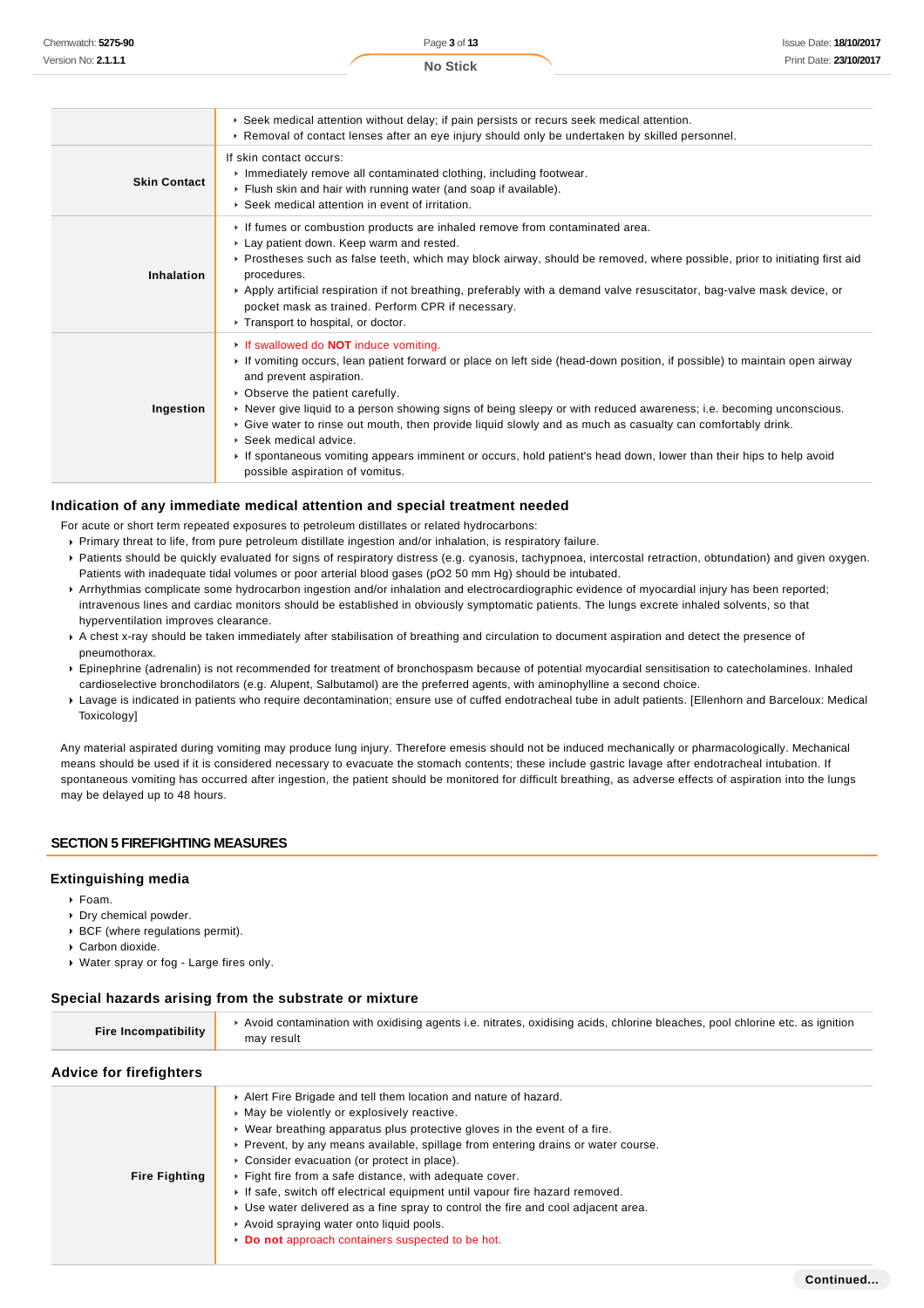| Chemwatch: 5275-90<br>Version No: 2.1.1.1 | Page 4 of 13<br><b>No Stick</b>                                                                                                                                                                                                                                                                                                                                                                                                                                                                                                                                                                                                     | <b>Issue Date: 18/10/2017</b><br>Print Date: 23/10/2017 |
|-------------------------------------------|-------------------------------------------------------------------------------------------------------------------------------------------------------------------------------------------------------------------------------------------------------------------------------------------------------------------------------------------------------------------------------------------------------------------------------------------------------------------------------------------------------------------------------------------------------------------------------------------------------------------------------------|---------------------------------------------------------|
|                                           | ► Cool fire exposed containers with water spray from a protected location.<br>If safe to do so, remove containers from path of fire.                                                                                                                                                                                                                                                                                                                                                                                                                                                                                                |                                                         |
| <b>Fire/Explosion Hazard</b>              | Liquid and vapour are highly flammable.<br>▶ Severe fire hazard when exposed to heat, flame and/or oxidisers.<br>• Vapour may travel a considerable distance to source of ignition.<br>► Heating may cause expansion or decomposition leading to violent rupture of containers.<br>• On combustion, may emit toxic fumes of carbon monoxide (CO).<br>Combustion products include:<br>carbon dioxide (CO2)<br>other pyrolysis products typical of burning organic material.<br><b>Contains low boiling substance:</b> Closed containers may rupture due to pressure buildup under fire conditions.<br>May emit clouds of acrid smoke |                                                         |

## **SECTION 6 ACCIDENTAL RELEASE MEASURES**

**HAZCHEM** •3YE

## **Personal precautions, protective equipment and emergency procedures** See section 8

# **Environmental precautions**

See section 12

# **Methods and material for containment and cleaning up**

| <b>Minor Spills</b> | Remove all ignition sources.<br>• Clean up all spills immediately.<br>Avoid breathing vapours and contact with skin and eyes.<br>$\triangleright$ Control personal contact with the substance, by using protective equipment.<br>► Contain and absorb small quantities with vermiculite or other absorbent material.<br>$\triangleright$ Wipe up.<br>• Collect residues in a flammable waste container.                                                                                                                                                                                                                                                                                                                                                                                                                                                                                                                                                                                                       |
|---------------------|---------------------------------------------------------------------------------------------------------------------------------------------------------------------------------------------------------------------------------------------------------------------------------------------------------------------------------------------------------------------------------------------------------------------------------------------------------------------------------------------------------------------------------------------------------------------------------------------------------------------------------------------------------------------------------------------------------------------------------------------------------------------------------------------------------------------------------------------------------------------------------------------------------------------------------------------------------------------------------------------------------------|
| <b>Major Spills</b> | Clear area of personnel and move upwind.<br>Alert Fire Brigade and tell them location and nature of hazard.<br>• May be violently or explosively reactive.<br>• Wear breathing apparatus plus protective gloves.<br>► Prevent, by any means available, spillage from entering drains or water course.<br>• Consider evacuation (or protect in place).<br>▶ No smoking, naked lights or ignition sources.<br>$\triangleright$ Increase ventilation.<br>▶ Stop leak if safe to do so.<br>• Water spray or fog may be used to disperse /absorb vapour.<br>Contain spill with sand, earth or vermiculite.<br>▶ Use only spark-free shovels and explosion proof equipment.<br>• Collect recoverable product into labelled containers for recycling.<br>Absorb remaining product with sand, earth or vermiculite.<br>• Collect solid residues and seal in labelled drums for disposal.<br>▶ Wash area and prevent runoff into drains.<br>If contamination of drains or waterways occurs, advise emergency services. |

Personal Protective Equipment advice is contained in Section 8 of the SDS.

## **SECTION 7 HANDLING AND STORAGE**

## **Precautions for safe handling**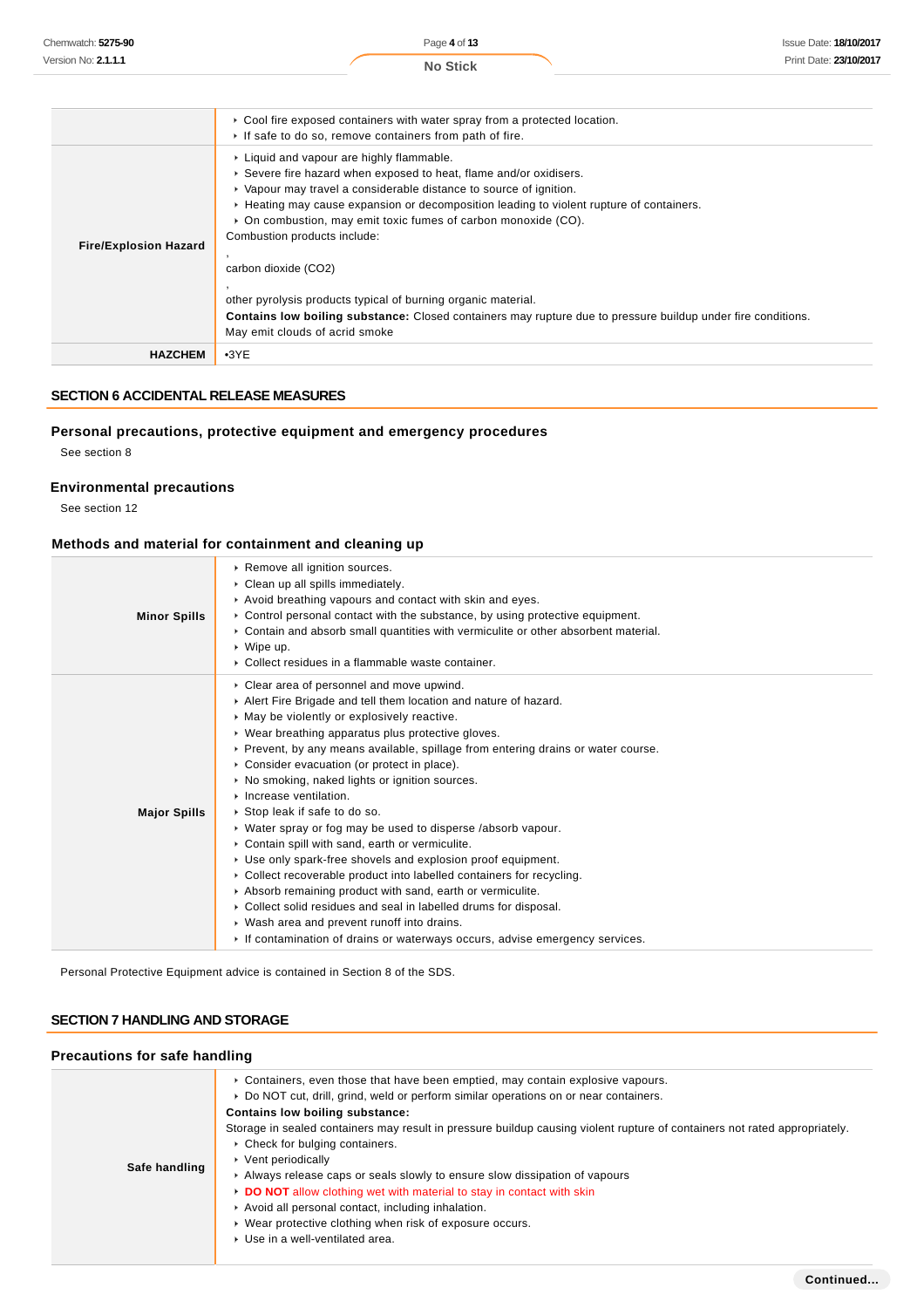|                   | ▶ Prevent concentration in hollows and sumps.                                                                    |  |  |  |  |  |
|-------------------|------------------------------------------------------------------------------------------------------------------|--|--|--|--|--|
|                   | DO NOT enter confined spaces until atmosphere has been checked.                                                  |  |  |  |  |  |
|                   | Avoid smoking, naked lights, heat or ignition sources.                                                           |  |  |  |  |  |
|                   | ▶ When handling, DO NOT eat, drink or smoke.                                                                     |  |  |  |  |  |
|                   | • Vapour may ignite on pumping or pouring due to static electricity.                                             |  |  |  |  |  |
|                   | DO NOT use plastic buckets.                                                                                      |  |  |  |  |  |
|                   | Earth and secure metal containers when dispensing or pouring product.                                            |  |  |  |  |  |
|                   | Use spark-free tools when handling.                                                                              |  |  |  |  |  |
|                   | Avoid contact with incompatible materials.                                                                       |  |  |  |  |  |
|                   | ▶ Keep containers securely sealed.                                                                               |  |  |  |  |  |
|                   | Avoid physical damage to containers.                                                                             |  |  |  |  |  |
|                   | Always wash hands with soap and water after handling.                                                            |  |  |  |  |  |
|                   | ▶ Work clothes should be laundered separately.                                                                   |  |  |  |  |  |
|                   | Use good occupational work practice.                                                                             |  |  |  |  |  |
|                   | ► Observe manufacturer's storage and handling recommendations contained within this SDS.                         |  |  |  |  |  |
|                   | Atmosphere should be regularly checked against established exposure standards to ensure safe working conditions. |  |  |  |  |  |
|                   | Store in original containers in approved flame-proof area.                                                       |  |  |  |  |  |
|                   | ▶ No smoking, naked lights, heat or ignition sources.                                                            |  |  |  |  |  |
|                   | DO NOT store in pits, depressions, basements or areas where vapours may be trapped.                              |  |  |  |  |  |
| Other information | ▶ Keep containers securely sealed.                                                                               |  |  |  |  |  |
|                   | Store away from incompatible materials in a cool, dry well ventilated area.                                      |  |  |  |  |  |
|                   | ► Protect containers against physical damage and check regularly for leaks.                                      |  |  |  |  |  |
|                   | ► Observe manufacturer's storage and handling recommendations contained within this SDS.                         |  |  |  |  |  |

#### **Conditions for safe storage, including any incompatibilities**

| Suitable container      | ▶ Packing as supplied by manufacturer.<br>▶ Plastic containers may only be used if approved for flammable liquid.<br>• Check that containers are clearly labelled and free from leaks.<br>► For low viscosity materials (i) : Drums and jerry cans must be of the non-removable head type. (ii) : Where a can is to<br>be used as an inner package, the can must have a screwed enclosure.<br>For materials with a viscosity of at least 2680 cSt. (23 deg. C)<br>For manufactured product having a viscosity of at least 250 cSt. (23 deg. C)<br>▶ Manufactured product that requires stirring before use and having a viscosity of at least 20 cSt (25 deg. C): (i)<br>Removable head packaging; (ii) Cans with friction closures and (iii) low pressure tubes and cartridges may be used.<br>▶ Where combination packages are used, and the inner packages are of glass, there must be sufficient inert cushioning<br>material in contact with inner and outer packages<br>In addition, where inner packagings are glass and contain liquids of packing group I there must be sufficient inert<br>absorbent to absorb any spillage, unless the outer packaging is a close fitting moulded plastic box and the substances<br>are not incompatible with the plastic. |
|-------------------------|-----------------------------------------------------------------------------------------------------------------------------------------------------------------------------------------------------------------------------------------------------------------------------------------------------------------------------------------------------------------------------------------------------------------------------------------------------------------------------------------------------------------------------------------------------------------------------------------------------------------------------------------------------------------------------------------------------------------------------------------------------------------------------------------------------------------------------------------------------------------------------------------------------------------------------------------------------------------------------------------------------------------------------------------------------------------------------------------------------------------------------------------------------------------------------------------------------------------------------------------------------------------------|
| Storage incompatibility | Avoid reaction with oxidising agents                                                                                                                                                                                                                                                                                                                                                                                                                                                                                                                                                                                                                                                                                                                                                                                                                                                                                                                                                                                                                                                                                                                                                                                                                                  |

## **SECTION 8 EXPOSURE CONTROLS / PERSONAL PROTECTION**

## **Control parameters**

#### **OCCUPATIONAL EXPOSURE LIMITS (OEL)**

## **INGREDIENT DATA**

| <b>Source</b>                                 | Ingredient                                    | <b>Material name</b>         | <b>TWA</b>    | <b>STEL</b>             | Peak             | <b>Notes</b>            |  |
|-----------------------------------------------|-----------------------------------------------|------------------------------|---------------|-------------------------|------------------|-------------------------|--|
| Australia Exposure<br><b>Standards</b>        | solvent naphtha petroleum, light<br>aliphatic | Oil mist, refined<br>mineral | 5<br>mg/m3    | <b>Not</b><br>Available | Not<br>Available | <b>Not</b><br>Available |  |
| <b>EMERGENCY LIMITS</b>                       |                                               |                              |               |                         |                  |                         |  |
| Ingredient                                    | <b>Material name</b>                          | TEEL-1                       | TEEL-2        |                         |                  | TEEL-3                  |  |
| No Stick                                      | Not Available<br>Not Available                |                              |               | Not Available           |                  | Not Available           |  |
|                                               |                                               |                              |               |                         |                  |                         |  |
| Ingredient                                    | <b>Original IDLH</b>                          |                              |               | <b>Revised IDLH</b>     |                  |                         |  |
| solvent naphtha petroleum,<br>light aliphatic | 2,500 mg/m3                                   |                              | Not Available |                         |                  |                         |  |

#### **MATERIAL DATA**

Ingredients determined not

NOTE M: The classification as a carcinogen need not apply if it can be shown that the substance contains less than 0.005% w/w benzo[a]pyrene (EINECS No 200-028-5). This note applies only to certain complex oil-derived substances in Annex IV.

to be hazardous<br>to be hazardous

European Union (EU) List of harmonised classification and labelling hazardous substances, Table 3.1, Annex VI, Regulation (EC) No 1272/2008 (CLP) - up to the latest ATP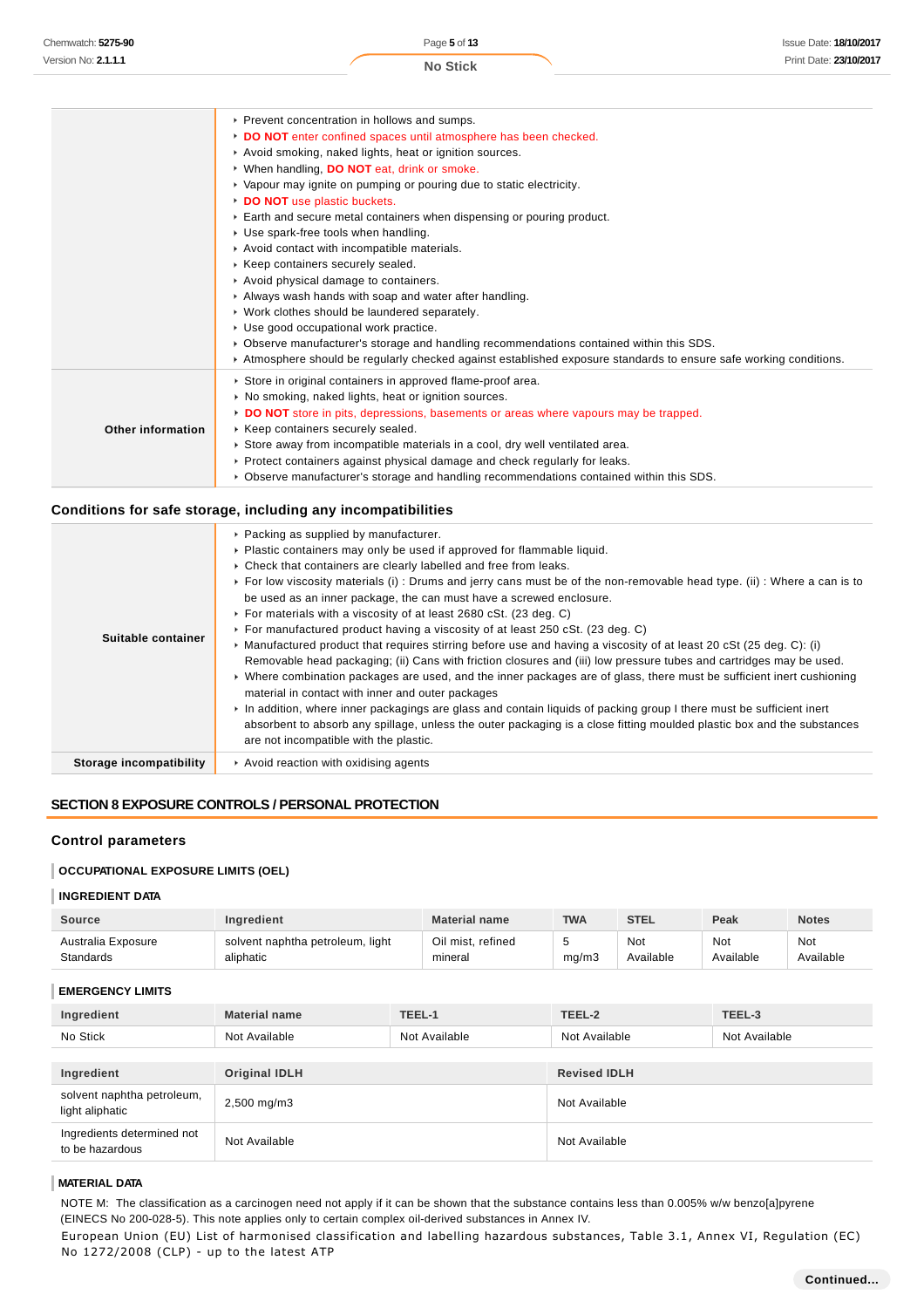| Chemwatch: 5275-90         | Page 6 of 13    | <b>Issue Date: 18/10/2017</b> |
|----------------------------|-----------------|-------------------------------|
| Version No: <b>2.1.1.1</b> | <b>No Stick</b> | Print Date: 23/10/2017        |

NOTE P: The classification as a carcinogen need not apply if it can be shown that the substance contains less than 0.01% w/w benzene (EINECS No 200-753-7). Note E shall also apply when the substance is classified as a carcinogen. This note applies only to certain complex oil-derived substances in Annex VI.

European Union (EU) List of harmonised classification and labelling hazardous substances, Table 3.1, Annex VI, Regulation (EC) No 1272/2008 (CLP) - up to the latest ATP

| <b>Exposure controls</b>   |                                                                                                                                                                                                                                                                                                                                                                                                                                                                                                                                                                                                                                                                                                                                                                                                                                                                                                                                                                                                                                                                                                                                                                                                                                                                                                                                                                                                                                                                                                                                                                                             |  |            |  |  |
|----------------------------|---------------------------------------------------------------------------------------------------------------------------------------------------------------------------------------------------------------------------------------------------------------------------------------------------------------------------------------------------------------------------------------------------------------------------------------------------------------------------------------------------------------------------------------------------------------------------------------------------------------------------------------------------------------------------------------------------------------------------------------------------------------------------------------------------------------------------------------------------------------------------------------------------------------------------------------------------------------------------------------------------------------------------------------------------------------------------------------------------------------------------------------------------------------------------------------------------------------------------------------------------------------------------------------------------------------------------------------------------------------------------------------------------------------------------------------------------------------------------------------------------------------------------------------------------------------------------------------------|--|------------|--|--|
|                            | <b>CARE:</b> Use of a quantity of this material in confined space or poorly ventilated area, where rapid build up of concentrated<br>atmosphere may occur, could require increased ventilation and/or protective gear<br>Engineering controls are used to remove a hazard or place a barrier between the worker and the hazard. Well-designed<br>engineering controls can be highly effective in protecting workers and will typically be independent of worker interactions<br>to provide this high level of protection.<br>The basic types of engineering controls are:<br>Process controls which involve changing the way a job activity or process is done to reduce the risk.<br>Enclosure and/or isolation of emission source which keeps a selected hazard "physically" away from the worker and<br>ventilation that strategically "adds" and "removes" air in the work environment. Ventilation can remove or dilute an air<br>contaminant if designed properly. The design of a ventilation system must match the particular process and chemical or<br>contaminant in use.<br>Employers may need to use multiple types of controls to prevent employee overexposure.<br>For flammable liquids and flammable gases, local exhaust ventilation or a process enclosure ventilation system may be<br>required. Ventilation equipment should be explosion-resistant.<br>Air contaminants generated in the workplace possess varying "escape" velocities which, in turn, determine the "capture<br>velocities" of fresh circulating air required to effectively remove the contaminant. |  |            |  |  |
|                            |                                                                                                                                                                                                                                                                                                                                                                                                                                                                                                                                                                                                                                                                                                                                                                                                                                                                                                                                                                                                                                                                                                                                                                                                                                                                                                                                                                                                                                                                                                                                                                                             |  | Air Speed: |  |  |
| Appropriate engineering    | Type of Contaminant:<br>solvent, vapours, degreasing etc., evaporating from tank (in still air).                                                                                                                                                                                                                                                                                                                                                                                                                                                                                                                                                                                                                                                                                                                                                                                                                                                                                                                                                                                                                                                                                                                                                                                                                                                                                                                                                                                                                                                                                            |  |            |  |  |
| controls                   | aerosols, fumes from pouring operations, intermittent container filling, low speed conveyer transfers,<br>welding, spray drift, plating acid fumes, pickling (released at low velocity into zone of active generation)                                                                                                                                                                                                                                                                                                                                                                                                                                                                                                                                                                                                                                                                                                                                                                                                                                                                                                                                                                                                                                                                                                                                                                                                                                                                                                                                                                      |  |            |  |  |
|                            | direct spray, spray painting in shallow booths, drum filling, conveyer loading, crusher dusts, gas<br>discharge (active generation into zone of rapid air motion)                                                                                                                                                                                                                                                                                                                                                                                                                                                                                                                                                                                                                                                                                                                                                                                                                                                                                                                                                                                                                                                                                                                                                                                                                                                                                                                                                                                                                           |  |            |  |  |
|                            | Within each range the appropriate value depends on:                                                                                                                                                                                                                                                                                                                                                                                                                                                                                                                                                                                                                                                                                                                                                                                                                                                                                                                                                                                                                                                                                                                                                                                                                                                                                                                                                                                                                                                                                                                                         |  |            |  |  |
|                            | Upper end of the range<br>Lower end of the range                                                                                                                                                                                                                                                                                                                                                                                                                                                                                                                                                                                                                                                                                                                                                                                                                                                                                                                                                                                                                                                                                                                                                                                                                                                                                                                                                                                                                                                                                                                                            |  |            |  |  |
|                            | 1: Room air currents minimal or favourable to capture<br>1: Disturbing room air currents                                                                                                                                                                                                                                                                                                                                                                                                                                                                                                                                                                                                                                                                                                                                                                                                                                                                                                                                                                                                                                                                                                                                                                                                                                                                                                                                                                                                                                                                                                    |  |            |  |  |
|                            | 2: Contaminants of low toxicity or of nuisance value only.<br>2: Contaminants of high toxicity                                                                                                                                                                                                                                                                                                                                                                                                                                                                                                                                                                                                                                                                                                                                                                                                                                                                                                                                                                                                                                                                                                                                                                                                                                                                                                                                                                                                                                                                                              |  |            |  |  |
|                            | 3: Intermittent, low production.<br>3: High production, heavy use                                                                                                                                                                                                                                                                                                                                                                                                                                                                                                                                                                                                                                                                                                                                                                                                                                                                                                                                                                                                                                                                                                                                                                                                                                                                                                                                                                                                                                                                                                                           |  |            |  |  |
|                            | 4: Large hood or large air mass in motion<br>4: Small hood-local control only                                                                                                                                                                                                                                                                                                                                                                                                                                                                                                                                                                                                                                                                                                                                                                                                                                                                                                                                                                                                                                                                                                                                                                                                                                                                                                                                                                                                                                                                                                               |  |            |  |  |
|                            | Simple theory shows that air velocity falls rapidly with distance away from the opening of a simple extraction pipe.<br>Velocity generally decreases with the square of distance from the extraction point (in simple cases). Therefore the air<br>speed at the extraction point should be adjusted, accordingly, after reference to distance from the contaminating source.<br>The air velocity at the extraction fan, for example, should be a minimum of 1-2 m/s (200-400 f/min.) for extraction of<br>solvents generated in a tank 2 meters distant from the extraction point. Other mechanical considerations, producing<br>performance deficits within the extraction apparatus, make it essential that theoretical air velocities are multiplied by<br>factors of 10 or more when extraction systems are installed or used.                                                                                                                                                                                                                                                                                                                                                                                                                                                                                                                                                                                                                                                                                                                                                          |  |            |  |  |
| <b>Personal protection</b> |                                                                                                                                                                                                                                                                                                                                                                                                                                                                                                                                                                                                                                                                                                                                                                                                                                                                                                                                                                                                                                                                                                                                                                                                                                                                                                                                                                                                                                                                                                                                                                                             |  |            |  |  |
| Eye and face protection    | Safety glasses with side shields.<br>▶ Chemical goggles.<br>▶ Contact lenses may pose a special hazard; soft contact lenses may absorb and concentrate irritants. A written policy<br>document, describing the wearing of lenses or restrictions on use, should be created for each workplace or task. This<br>should include a review of lens absorption and adsorption for the class of chemicals in use and an account of injury<br>experience. Medical and first-aid personnel should be trained in their removal and suitable equipment should be readily<br>available. In the event of chemical exposure, begin eye irrigation immediately and remove contact lens as soon as<br>practicable. Lens should be removed at the first signs of eye redness or irritation - lens should be removed in a clean<br>environment only after workers have washed hands thoroughly. [CDC NIOSH Current Intelligence Bulletin 59], [AS/NZS<br>1336 or national equivalent]                                                                                                                                                                                                                                                                                                                                                                                                                                                                                                                                                                                                                        |  |            |  |  |
| <b>Skin protection</b>     | See Hand protection below                                                                                                                                                                                                                                                                                                                                                                                                                                                                                                                                                                                                                                                                                                                                                                                                                                                                                                                                                                                                                                                                                                                                                                                                                                                                                                                                                                                                                                                                                                                                                                   |  |            |  |  |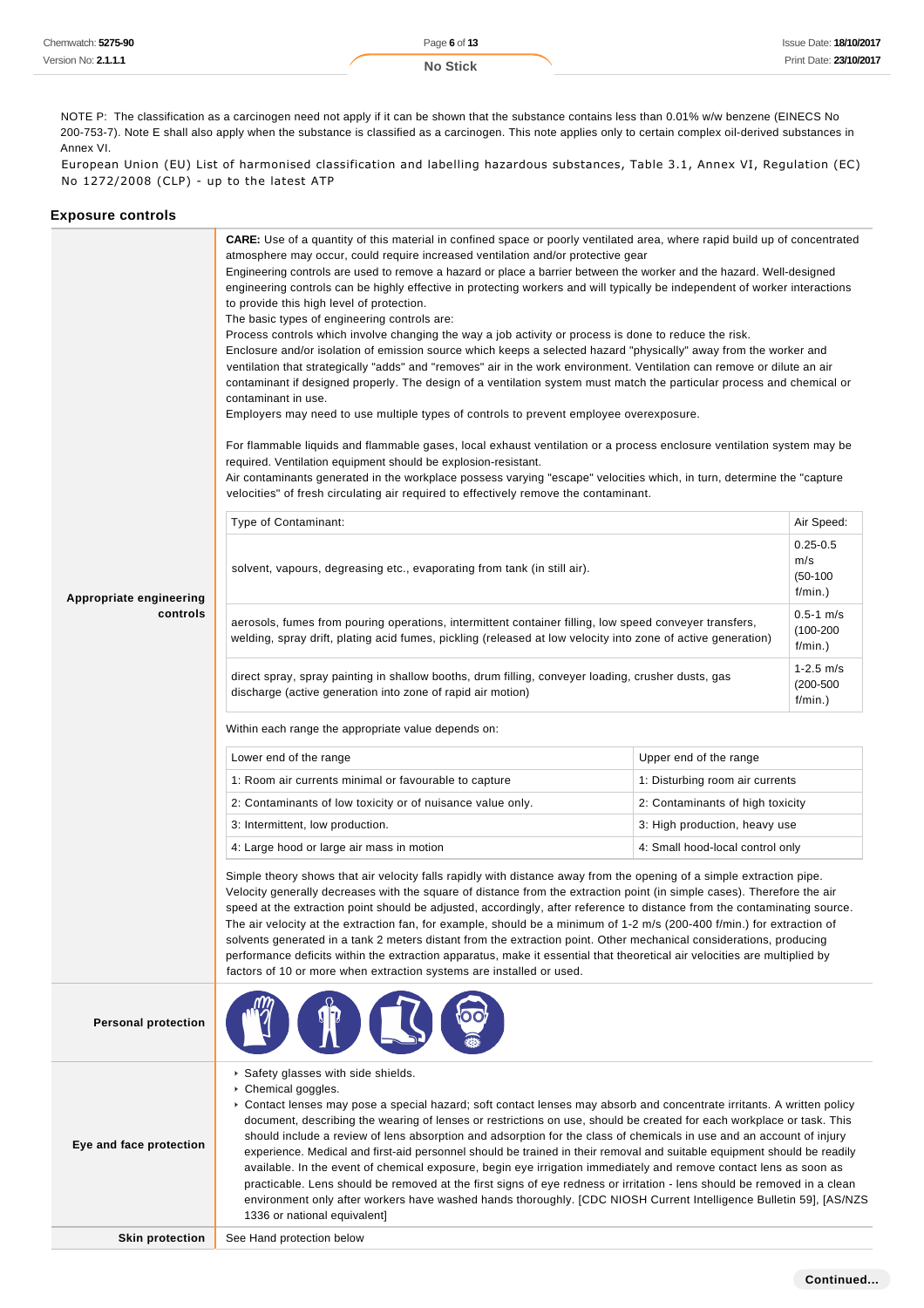| <b>Hands/feet protection</b> | ▶ Wear chemical protective gloves, e.g. PVC.<br>▶ Wear safety footwear or safety gumboots, e.g. Rubber<br>The selection of suitable gloves does not only depend on the material, but also on further marks of quality which vary<br>from manufacturer to manufacturer. Where the chemical is a preparation of several substances, the resistance of the<br>glove material can not be calculated in advance and has therefore to be checked prior to the application.<br>The exact break through time for substances has to be obtained from the manufacturer of the protective gloves and has<br>to be observed when making a final choice.<br>Personal hygiene is a key element of effective hand care. Gloves must only be worn on clean hands. After using gloves,<br>hands should be washed and dried thoroughly. Application of a non-perfumed moisturizer is recommended.<br>Suitability and durability of glove type is dependent on usage. Important factors in the selection of gloves include:<br>frequency and duration of contact,<br>chemical resistance of glove material,<br>glove thickness and<br>dexterity<br>Select gloves tested to a relevant standard (e.g. Europe EN 374, US F739, AS/NZS 2161.1 or national equivalent).<br>When prolonged or frequently repeated contact may occur, a glove with a protection class of 5 or higher<br>(breakthrough time greater than 240 minutes according to EN 374, AS/NZS 2161.10.1 or national equivalent) is<br>recommended.<br>When only brief contact is expected, a glove with a protection class of 3 or higher (breakthrough time<br>greater than 60 minutes according to EN 374, AS/NZS 2161.10.1 or national equivalent) is recommended.<br>Some glove polymer types are less affected by movement and this should be taken into account when<br>considering gloves for long-term use.<br>Contaminated gloves should be replaced.<br>For general applications, gloves with a thickness typically greater than 0.35 mm, are recommended.<br>It should be emphasised that glove thickness is not necessarily a good predictor of glove resistance to a specific<br>chemical, as the permeation efficiency of the glove will be dependent on the exact composition of the glove material.<br>Therefore, glove selection should also be based on consideration of the task requirements and knowledge of breakthrough<br>times.<br>Glove thickness may also vary depending on the glove manufacturer, the glove type and the glove model. Therefore, the<br>manufacturers' technical data should always be taken into account to ensure selection of the most appropriate glove for<br>the task.<br>Note: Depending on the activity being conducted, gloves of varying thickness may be required for specific tasks. For<br>example:<br>Thinner gloves (down to 0.1 mm or less) may be required where a high degree of manual dexterity is<br>needed. However, these gloves are only likely to give short duration protection and would normally be just for<br>single use applications, then disposed of. |
|------------------------------|------------------------------------------------------------------------------------------------------------------------------------------------------------------------------------------------------------------------------------------------------------------------------------------------------------------------------------------------------------------------------------------------------------------------------------------------------------------------------------------------------------------------------------------------------------------------------------------------------------------------------------------------------------------------------------------------------------------------------------------------------------------------------------------------------------------------------------------------------------------------------------------------------------------------------------------------------------------------------------------------------------------------------------------------------------------------------------------------------------------------------------------------------------------------------------------------------------------------------------------------------------------------------------------------------------------------------------------------------------------------------------------------------------------------------------------------------------------------------------------------------------------------------------------------------------------------------------------------------------------------------------------------------------------------------------------------------------------------------------------------------------------------------------------------------------------------------------------------------------------------------------------------------------------------------------------------------------------------------------------------------------------------------------------------------------------------------------------------------------------------------------------------------------------------------------------------------------------------------------------------------------------------------------------------------------------------------------------------------------------------------------------------------------------------------------------------------------------------------------------------------------------------------------------------------------------------------------------------------------------------------------------------------------------------------------------------------------------------------------------------------------------------------------------------------------------------------------------------------------------------------------------------------------------------------------------------------------------------------------------------------------------------------------------------------------------------------|
|                              | Thicker gloves (up to 3 mm or more) may be required where there is a mechanical (as well as a chemical)<br>risk i.e. where there is abrasion or puncture potential<br>Gloves must only be worn on clean hands. After using gloves, hands should be washed and dried thoroughly. Application<br>of a non-perfumed moisturiser is recommended.                                                                                                                                                                                                                                                                                                                                                                                                                                                                                                                                                                                                                                                                                                                                                                                                                                                                                                                                                                                                                                                                                                                                                                                                                                                                                                                                                                                                                                                                                                                                                                                                                                                                                                                                                                                                                                                                                                                                                                                                                                                                                                                                                                                                                                                                                                                                                                                                                                                                                                                                                                                                                                                                                                                                 |
| <b>Body protection</b>       | See Other protection below                                                                                                                                                                                                                                                                                                                                                                                                                                                                                                                                                                                                                                                                                                                                                                                                                                                                                                                                                                                                                                                                                                                                                                                                                                                                                                                                                                                                                                                                                                                                                                                                                                                                                                                                                                                                                                                                                                                                                                                                                                                                                                                                                                                                                                                                                                                                                                                                                                                                                                                                                                                                                                                                                                                                                                                                                                                                                                                                                                                                                                                   |
|                              | • Overalls.                                                                                                                                                                                                                                                                                                                                                                                                                                                                                                                                                                                                                                                                                                                                                                                                                                                                                                                                                                                                                                                                                                                                                                                                                                                                                                                                                                                                                                                                                                                                                                                                                                                                                                                                                                                                                                                                                                                                                                                                                                                                                                                                                                                                                                                                                                                                                                                                                                                                                                                                                                                                                                                                                                                                                                                                                                                                                                                                                                                                                                                                  |
| Other protection             | ▶ PVC Apron.<br>PVC protective suit may be required if exposure severe.<br>▶ Eyewash unit.<br>Ensure there is ready access to a safety shower.                                                                                                                                                                                                                                                                                                                                                                                                                                                                                                                                                                                                                                                                                                                                                                                                                                                                                                                                                                                                                                                                                                                                                                                                                                                                                                                                                                                                                                                                                                                                                                                                                                                                                                                                                                                                                                                                                                                                                                                                                                                                                                                                                                                                                                                                                                                                                                                                                                                                                                                                                                                                                                                                                                                                                                                                                                                                                                                               |
| <b>Thermal hazards</b>       | Not Available                                                                                                                                                                                                                                                                                                                                                                                                                                                                                                                                                                                                                                                                                                                                                                                                                                                                                                                                                                                                                                                                                                                                                                                                                                                                                                                                                                                                                                                                                                                                                                                                                                                                                                                                                                                                                                                                                                                                                                                                                                                                                                                                                                                                                                                                                                                                                                                                                                                                                                                                                                                                                                                                                                                                                                                                                                                                                                                                                                                                                                                                |

#### **Respiratory protection**

Type A Filter of sufficient capacity. (AS/NZS 1716 & 1715, EN 143:2000 & 149:2001, ANSI Z88 or national equivalent)

Where the concentration of gas/particulates in the breathing zone, approaches or exceeds the "Exposure Standard" (or ES), respiratory protection is required.

Degree of protection varies with both face-piece and Class of filter; the nature of protection varies with Type of filter.

| <b>Required Minimum Protection Factor</b> | <b>Half-Face Respirator</b><br><b>Full-Face Respirator</b> |                 | <b>Powered Air Respirator</b> |  |
|-------------------------------------------|------------------------------------------------------------|-----------------|-------------------------------|--|
| up to 10 x ES                             | A-AUS                                                      |                 | A-PAPR-AUS / Class 1          |  |
| up to $50 \times ES$                      |                                                            | A-AUS / Class 1 |                               |  |
| up to $100 \times ES$                     |                                                            | $A-2$           | A-PAPR-2 ^                    |  |

#### ^ - Full-face

A(All classes) = Organic vapours, B AUS or B1 = Acid gasses, B2 = Acid gas or hydrogen cyanide(HCN), B3 = Acid gas or hydrogen cyanide(HCN), E = Sulfur dioxide(SO2), G = Agricultural chemicals, K = Ammonia(NH3), Hg = Mercury, NO = Oxides of nitrogen, MB = Methyl bromide, AX = Low boiling point organic compounds(below 65 degC)

Cartridge respirators should never be used for emergency ingress or in areas of unknown vapour concentrations or oxygen content. The wearer must be warned to leave the contaminated area immediately on detecting any odours through the respirator. The odour may indicate that the mask is not functioning properly, that the vapour concentration is too high, or that the mask is not properly fitted. Because of these limitations, only restricted use of cartridge respirators is considered appropriate.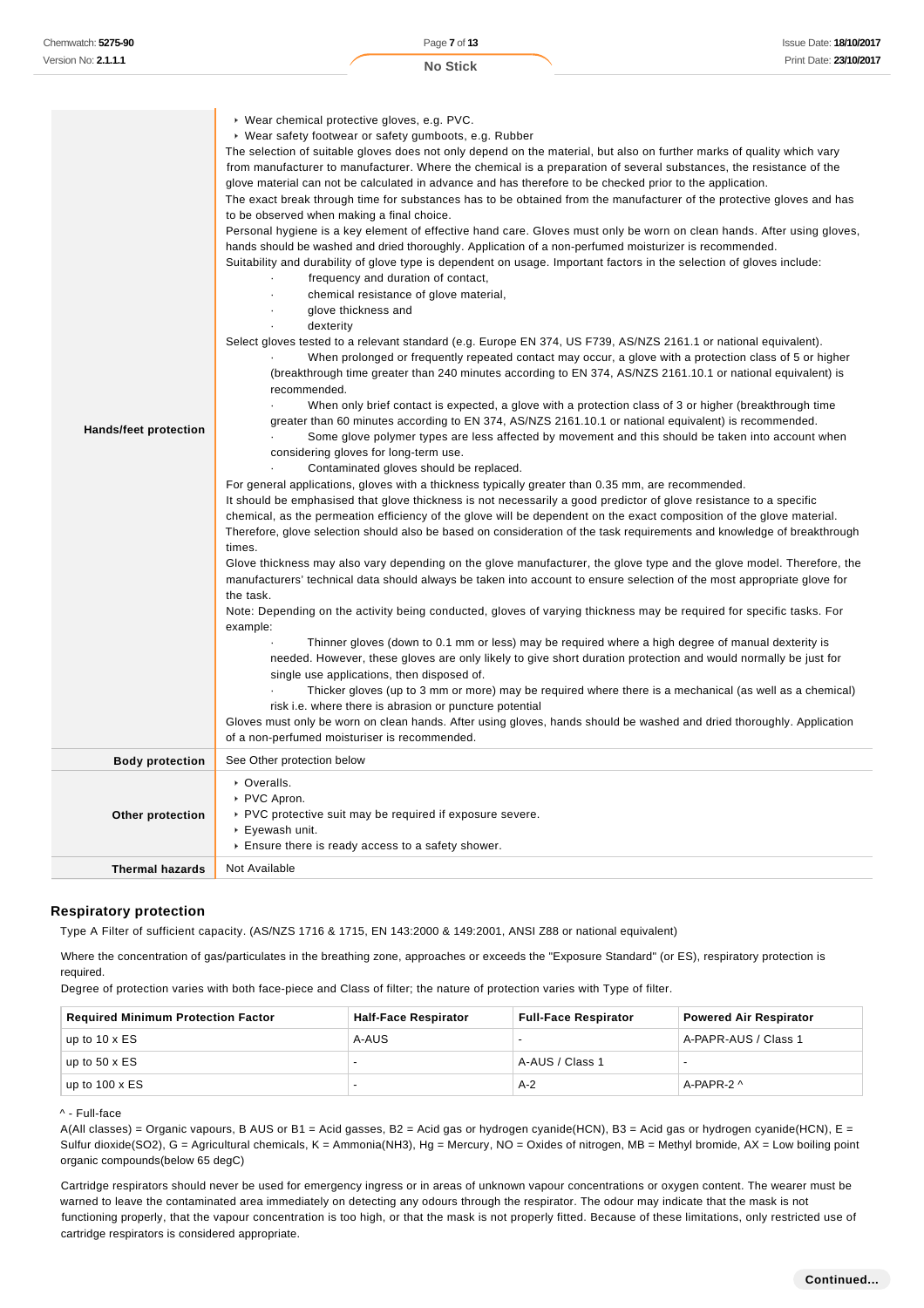#### **SECTION 9 PHYSICAL AND CHEMICAL PROPERTIES**

# **Information on basic physical and chemical properties**

| Appearance                                      | Clear highly flammable liquid; does not mix with water. |                                                   |                |  |
|-------------------------------------------------|---------------------------------------------------------|---------------------------------------------------|----------------|--|
|                                                 |                                                         |                                                   |                |  |
| <b>Physical state</b>                           | Liquid                                                  | Relative density (Water =<br>1)                   | Not Available  |  |
| Odour                                           | Not Available                                           | <b>Partition coefficient</b><br>n-octanol / water | Not Available  |  |
| <b>Odour threshold</b>                          | Not Available                                           | <b>Auto-ignition temperature</b><br>$(^{\circ}C)$ | Not Available  |  |
| pH (as supplied)                                | Not Applicable                                          | Decomposition<br>temperature                      | Not Available  |  |
| Melting point / freezing<br>point $(^{\circ}C)$ | Not Available                                           | Viscosity (cSt)                                   | Not Available  |  |
| Initial boiling point and<br>boiling range (°C) | Not Available                                           | Molecular weight (g/mol)                          | Not Applicable |  |
| Flash point (°C)                                | $<$ 23                                                  | <b>Taste</b>                                      | Not Available  |  |
| <b>Evaporation rate</b>                         | Not Available                                           | <b>Explosive properties</b>                       | Not Available  |  |
| Flammability                                    | <b>HIGHLY FLAMMABLE.</b>                                | <b>Oxidising properties</b>                       | Not Available  |  |
| <b>Upper Explosive Limit</b><br>(%)             | Not Available                                           | <b>Surface Tension (dyn/cm</b><br>or mN/m)        | Not Available  |  |
| <b>Lower Explosive Limit</b><br>(%)             | Not Available                                           | <b>Volatile Component</b><br>(%vol)               | Not Available  |  |
| Vapour pressure (kPa)                           | Not Applicable                                          | Gas group                                         | Not Available  |  |
| Solubility in water (g/L)                       | Immiscible                                              | pH as a solution (1%)                             | Not Applicable |  |
| Vapour density $(Air = 1)$                      | Not Available                                           | VOC g/L                                           | Not Available  |  |

# **SECTION 10 STABILITY AND REACTIVITY**

| Reactivity                                 | See section 7                                                                                                                        |
|--------------------------------------------|--------------------------------------------------------------------------------------------------------------------------------------|
| <b>Chemical stability</b>                  | • Unstable in the presence of incompatible materials.<br>▶ Product is considered stable.<br>Hazardous polymerisation will not occur. |
| Possibility of hazardous<br>reactions      | See section 7                                                                                                                        |
| <b>Conditions to avoid</b>                 | See section 7                                                                                                                        |
| Incompatible materials                     | See section 7                                                                                                                        |
| <b>Hazardous</b><br>decomposition products | See section 5                                                                                                                        |

# **SECTION 11 TOXICOLOGICAL INFORMATION**

## **Information on toxicological effects**

| <b>Inhaled</b> | Inhalation of vapours may cause drowsiness and dizziness. This may be accompanied by narcosis, reduced alertness,<br>loss of reflexes, lack of coordination and vertigo.<br>Limited evidence or practical experience suggests that the material may produce irritation of the respiratory system, in a<br>significant number of individuals, following inhalation. In contrast to most organs, the lung is able to respond to a chemical<br>insult by first removing or neutralising the irritant and then repairing the damage. The repair process, which initially<br>evolved to protect mammalian lungs from foreign matter and antigens, may however, produce further lung damage<br>resulting in the impairment of gas exchange, the primary function of the lungs. Respiratory tract irritation often results in<br>an inflammatory response involving the recruitment and activation of many cell types, mainly derived from the vascular<br>system.<br>Inhalation hazard is increased at higher temperatures. |
|----------------|-----------------------------------------------------------------------------------------------------------------------------------------------------------------------------------------------------------------------------------------------------------------------------------------------------------------------------------------------------------------------------------------------------------------------------------------------------------------------------------------------------------------------------------------------------------------------------------------------------------------------------------------------------------------------------------------------------------------------------------------------------------------------------------------------------------------------------------------------------------------------------------------------------------------------------------------------------------------------------------------------------------------------|
|                | High inhaled concentrations of mixed hydrocarbons may produce narcosis characterised by nausea, vomiting and<br>lightheadedness. Inhalation of aerosols may produce severe pulmonary oedema, pneumonitis and pulmonary<br>haemorrhage. Inhalation of petroleum hydrocarbons consisting substantially of low molecular weight species (typically<br>C2-C12) may produce irritation of mucous membranes, incoordination, giddiness, nausea, vertigo, confusion, headache,<br>appetite loss, drowsiness, tremors and anaesthetic stupor. Massive exposures may produce central nervous system                                                                                                                                                                                                                                                                                                                                                                                                                            |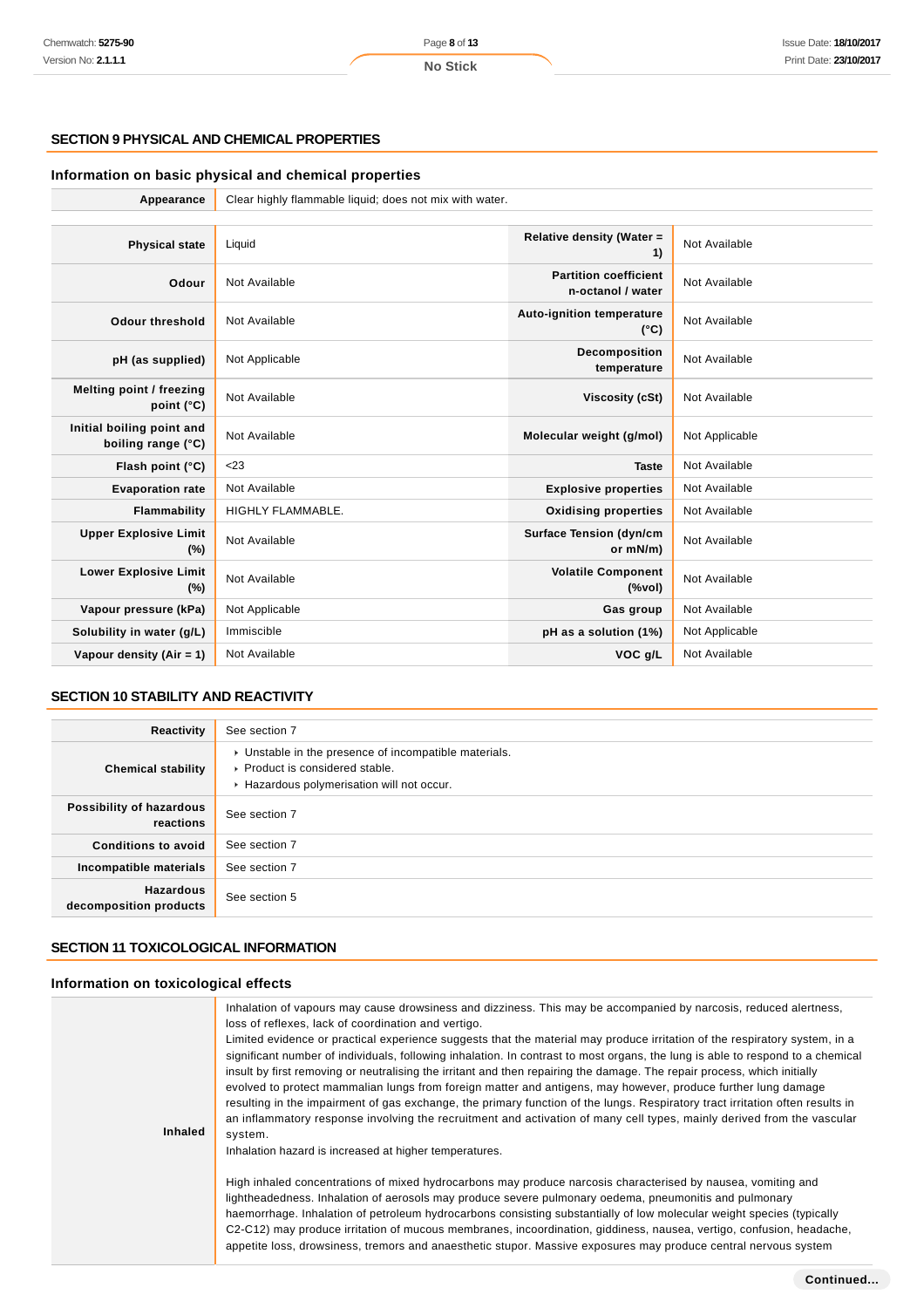|                     | depression with sudden collapse and deep coma; fatalities have been recorded. Irritation of the brain and/or apnoeic anoxia<br>may produce convulsions. Although recovery following overexposure is generally complete, cerebral micro-haemorrhage<br>of focal post-inflammatory scarring may produce epileptiform seizures some months after the exposure. Pulmonary<br>episodes may include chemical pneumonitis with oedema and haemorrhage. The lighter hydrocarbons may produce kidney<br>and neurotoxic effects. Pulmonary irritancy increases with carbon chain length for paraffins and olefins. Alkenes produce<br>pulmonary oedema at high concentrations. Liquid paraffins may produce anaesthesia and depressant actions leading to<br>weakness, dizziness, slow and shallow respiration, unconsciousness, convulsions and death. C5-7 paraffins may also<br>produce polyneuropathy. Aromatic hydrocarbons accumulate in lipid rich tissues (typically the brain, spinal cord and<br>peripheral nerves) and may produce functional impairment manifested by nonspecific symptoms such as nausea,<br>weakness, fatigue and vertigo; severe exposures may produce inebriation or unconsciousness. Many of the petroleum<br>hydrocarbons are cardiac sensitisers and may cause ventricular fibrillations.<br>5554l                                                                                                                                                                                                                                                                                                                                                                                                                                                                                                                                                                                                                                                                                                                                                                                                                                                                                                                                                                                                                                                                                                                                                                                                                                                                                                                                                                                                                                                                                                                                                                                                                                                                                                       |
|---------------------|-----------------------------------------------------------------------------------------------------------------------------------------------------------------------------------------------------------------------------------------------------------------------------------------------------------------------------------------------------------------------------------------------------------------------------------------------------------------------------------------------------------------------------------------------------------------------------------------------------------------------------------------------------------------------------------------------------------------------------------------------------------------------------------------------------------------------------------------------------------------------------------------------------------------------------------------------------------------------------------------------------------------------------------------------------------------------------------------------------------------------------------------------------------------------------------------------------------------------------------------------------------------------------------------------------------------------------------------------------------------------------------------------------------------------------------------------------------------------------------------------------------------------------------------------------------------------------------------------------------------------------------------------------------------------------------------------------------------------------------------------------------------------------------------------------------------------------------------------------------------------------------------------------------------------------------------------------------------------------------------------------------------------------------------------------------------------------------------------------------------------------------------------------------------------------------------------------------------------------------------------------------------------------------------------------------------------------------------------------------------------------------------------------------------------------------------------------------------------------------------------------------------------------------------------------------------------------------------------------------------------------------------------------------------------------------------------------------------------------------------------------------------------------------------------------------------------------------------------------------------------------------------------------------------------------------------------------------------------------------------------------------------------------------|
| Ingestion           | Swallowing of the liquid may cause aspiration of vomit into the lungs with the risk of haemorrhaging, pulmonary oedema,<br>progressing to chemical pneumonitis; serious consequences may result.<br>Signs and symptoms of chemical (aspiration) pneumonitis may include coughing, gasping, choking, burning of the mouth,<br>difficult breathing, and bluish coloured skin (cyanosis).<br>Accidental ingestion of the material may be damaging to the health of the individual.<br>Ingestion of petroleum hydrocarbons may produce irritation of the pharynx, oesophagus, stomach and small intestine with<br>oedema and mucosal ulceration resulting; symptoms include a burning sensation in the mouth and throat. Large amounts<br>may produce narcosis with nausea and vomiting, weakness or dizziness, slow and shallow respiration, swelling of the<br>abdomen, unconsciousness and convulsions. Myocardial injury may produce arrhythmias, ventricular fibrillation and<br>electrocardiographic changes. Central nervous system depression may also occur. Light aromatic hydrocarbons produce<br>a warm, sharp, tingling sensation on contact with taste buds and may anaesthetise the tongue. Aspiration into the lungs<br>may produce coughing, gagging and a chemical pneumonitis with pulmonary oedema and haemorrhage.                                                                                                                                                                                                                                                                                                                                                                                                                                                                                                                                                                                                                                                                                                                                                                                                                                                                                                                                                                                                                                                                                                                                                                                                                                                                                                                                                                                                                                                                                                                                                                                                                                                                                               |
| <b>Skin Contact</b> | Evidence exists, or practical experience predicts, that the material either produces inflammation of the skin in a<br>substantial number of individuals following direct contact, and/or produces significant inflammation when applied to the<br>healthy intact skin of animals, for up to four hours, such inflammation being present twenty-four hours or more after the<br>end of the exposure period. Skin irritation may also be present after prolonged or repeated exposure; this may result in a<br>form of contact dermatitis (nonallergic). The dermatitis is often characterised by skin redness (erythema) and swelling<br>(oedema) which may progress to blistering (vesiculation), scaling and thickening of the epidermis. At the microscopic level<br>there may be intercellular oedema of the spongy layer of the skin (spongiosis) and intracellular oedema of the epidermis.<br>Repeated exposure may cause skin cracking, flaking or drying following normal handling and use.<br>Skin contact with the material may damage the health of the individual; systemic effects may result following absorption.<br>Entry into the blood-stream through, for example, cuts, abrasions, puncture wounds or lesions, may produce systemic<br>injury with harmful effects. Examine the skin prior to the use of the material and ensure that any external damage is<br>suitably protected.                                                                                                                                                                                                                                                                                                                                                                                                                                                                                                                                                                                                                                                                                                                                                                                                                                                                                                                                                                                                                                                                                                                                                                                                                                                                                                                                                                                                                                                                                                                                                                                                                           |
| Eye                 | Limited evidence exists, or practical experience suggests, that the material may cause eye irritation in a substantial<br>number of individuals and/or is expected to produce significant ocular lesions which are present twenty-four hours or more<br>after instillation into the eye(s) of experimental animals. Repeated or prolonged eye contact may cause inflammation<br>characterised by temporary redness (similar to windburn) of the conjunctiva (conjunctivitis); temporary impairment of<br>vision and/or other transient eye damage/ulceration may occur.                                                                                                                                                                                                                                                                                                                                                                                                                                                                                                                                                                                                                                                                                                                                                                                                                                                                                                                                                                                                                                                                                                                                                                                                                                                                                                                                                                                                                                                                                                                                                                                                                                                                                                                                                                                                                                                                                                                                                                                                                                                                                                                                                                                                                                                                                                                                                                                                                                                           |
| Chronic             | Exposure to the material may cause concerns for human fertility, generally on the basis that results in animal studies<br>provide sufficient evidence to cause a strong suspicion of impaired fertility in the absence of toxic effects, or evidence<br>of impaired fertility occurring at around the same dose levels as other toxic effects, but which are not a secondary<br>non-specific consequence of other toxic effects.<br>Limited evidence suggests that repeated or long-term occupational exposure may produce cumulative health effects<br>involving organs or biochemical systems.<br>Repeated or prolonged exposure to mixed hydrocarbons may produce narcosis with dizziness, weakness, irritability,<br>concentration and/or memory loss, tremor in the fingers and tongue, vertigo, olfactory disorders, constriction of visual<br>field, paraesthesias of the extremities, weight loss and anaemia and degenerative changes in the liver and kidney. Chronic<br>exposure by petroleum workers, to the lighter hydrocarbons, has been associated with visual disturbances, damage to the<br>central nervous system, peripheral neuropathies (including numbness and paraesthesias), psychological and<br>neurophysiological deficits, bone marrow toxicities (including hypoplasia possibly due to benzene) and hepatic and renal<br>involvement. Chronic dermal exposure to petroleum hydrocarbons may result in defatting which produces localised<br>dermatoses. Surface cracking and erosion may also increase susceptibility to infection by microorganisms. One<br>epidemiological study of petroleum refinery workers has reported elevations in standard mortality ratios for skin cancer<br>along with a dose-response relationship indicating an association between routine workplace exposure to petroleum or one<br>of its constituents and skin cancer, particularly melanoma. Other studies have been unable to confirm this finding.<br>Chronic exposure to benzene may cause headache, fatigue, loss of appetite and lassitude with incipient blood effects<br>including anaemia and blood changes. Benzene is a myelotoxicant known to suppress bone- marrow cell proliferation and<br>to induce haematologic disorders in humans and animals. Signs of benzene-induced aplastic anaemia include suppression<br>of leukocytes (leukopenia), red cells (anaemia), platelets (thrombocytopenia) or all three cell types (pancytopenia).<br>Classic symptoms include weakness, purpura, and haemorrhage. The most significant toxic effect is insidious and often<br>reversible injury to the blood forming tissue. Leukaemia may develop. Occupational exposures have shown a relationship<br>between exposure to benzene and production of myelogenous leukaemia. There may also be a relationship between<br>benzene exposure and the production of lymphoma and multiple myeloma. In chronic exposure, workers exhibit signs of<br>central nervous system lesions and impairment of hearing. |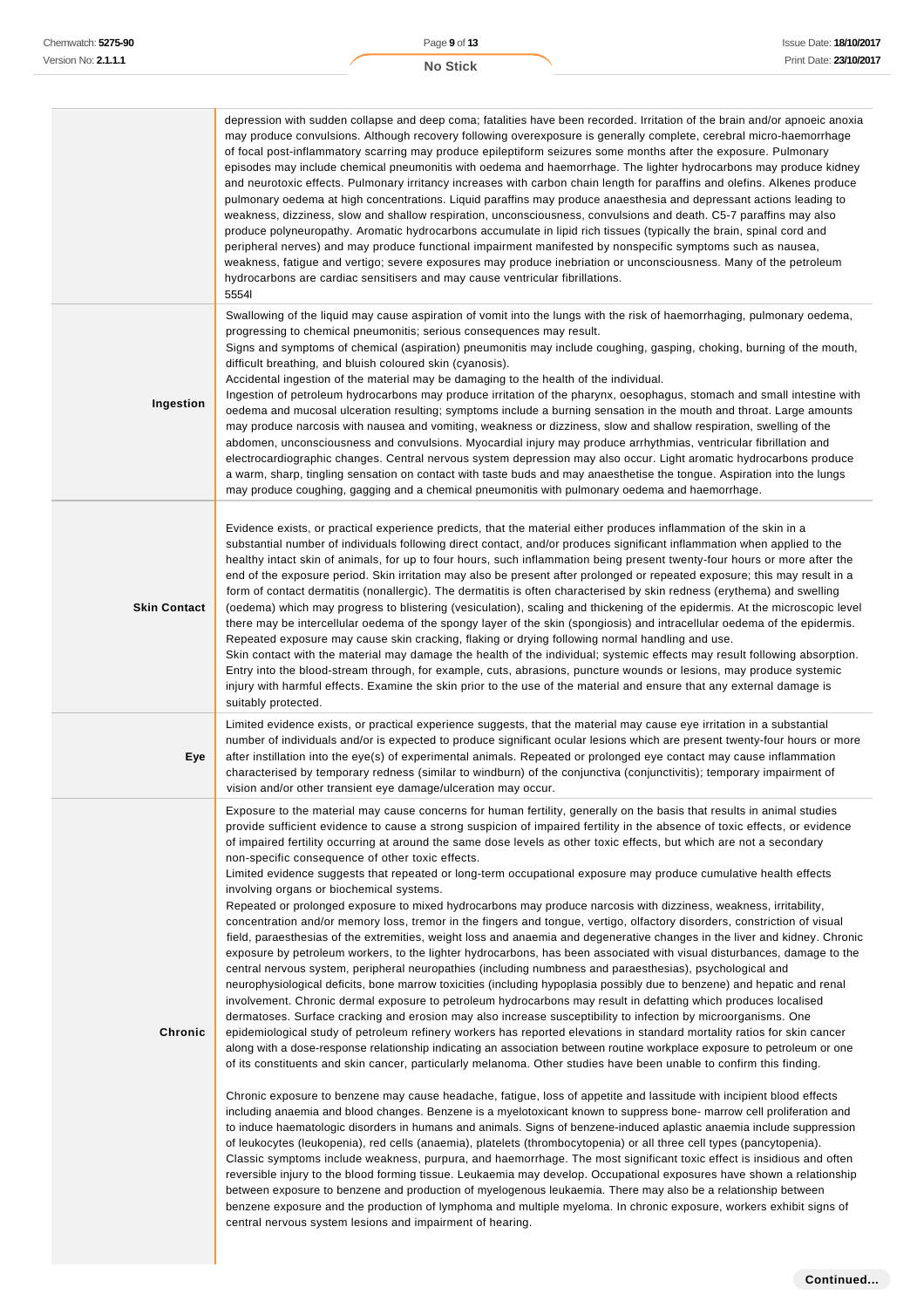Benzene haemotoxicity and leukaemogenicity involve metabolism, growth factor regulation, oxidative stress, DNA damage, cell regulation, and apoptosis. (Yoon et al Environmental Health Perspectives, 111, pp 1411-1420, 2003)

Chronic inhalation or skin exposure to n-hexane may cause peripheral neuropathy, which is damage to nerve ends in extremities, e.g. fingers, with loss of sensation and characteristic thickening. Nerve damage has been documented with chronic exposures of greater than 500 ppm. Improvement in condition does not immediately follow removal from exposure and symptoms may progress for two or three months. Recovery may take a year or more depending on severity of exposure, and may not always be complete. Exposure to n-hexane with methyl ethyl ketone (MEK) will accelerate the appearance of damage, but MEK alone will not cause the nerve damage. Other isomers of hexane do not cause nerve damage. [Source: Shell Co.]

| <b>No Stick</b>                               | <b>TOXICITY</b><br>Not Available                                                                                                                                                                                                | <b>IRRITATION</b><br>Not Available |  |
|-----------------------------------------------|---------------------------------------------------------------------------------------------------------------------------------------------------------------------------------------------------------------------------------|------------------------------------|--|
| solvent naphtha<br>petroleum, light aliphatic | <b>TOXICITY</b><br>Dermal (rabbit) LD50: >1900 mg/kg <sup>[1]</sup><br>Oral (rat) LD50: >4500 mg/kg <sup>[1]</sup>                                                                                                              | <b>IRRITATION</b><br>Not Available |  |
| Legend:                                       | 1. Value obtained from Europe ECHA Registered Substances - Acute toxicity 2.* Value obtained from manufacturer's SDS.<br>Unless otherwise specified data extracted from RTECS - Register of Toxic Effect of chemical Substances |                                    |  |

| <b>SOLVENT NAPHTHA</b><br><b>PETROLEUM, LIGHT</b><br><b>ALIPHATIC</b> | for petroleum:<br>This product contains benzene which is known to cause acute myeloid leukaemia and n-hexane which has been shown to<br>metabolize to compounds which are neuropathic.<br>This product contains toluene. There are indications from animal studies that prolonged exposure to high concentrations of<br>toluene may lead to hearing loss.<br>This product contains ethyl benzene and naphthalene from which there is evidence of tumours in rodents<br>Carcinogenicity: Inhalation exposure to mice causes liver tumours, which are not considered relevant to humans.<br>Inhalation exposure to rats causes kidney tumours which are not considered relevant to humans.<br>Mutagenicity: There is a large database of mutagenicity studies on gasoline and gasoline blending streams, which use a<br>wide variety of endpoints and give predominantly negative results. All in vivo studies in animals and recent studies in<br>exposed humans (e.g. petrol service station attendants) have shown negative results in mutagenicity assays.<br>Reproductive Toxicity: Repeated exposure of pregnant rats to high concentrations of toluene (around or exceeding 1000<br>ppm) can cause developmental effects, such as lower birth weight and developmental neurotoxicity, on the foetus.<br>However, in a two-generation reproductive study in rats exposed to gasoline vapour condensate, no adverse effects on<br>the foetus were observed.<br>Human Effects: Prolonged/ repeated contact may cause defatting of the skin which can lead to dermatitis and may make<br>the skin more susceptible to irritation and penetration by other materials.<br>Lifetime exposure of rodents to gasoline produces carcinogenicity although the relevance to humans has been questioned.<br>Gasoline induces kidney cancer in male rats as a consequence of accumulation of the alpha2-microglobulin protein in<br>hyaline droplets in the male (but not female) rat kidney. Such abnormal accumulation represents lysosomal overload and<br>leads to chronic renal tubular cell degeneration, accumulation of cell debris, mineralisation of renal medullary tubules and<br>necrosis. A sustained regenerative proliferation occurs in epithelial cells with subsequent neoplastic transformation with<br>continued exposure. The alpha2-microglobulin is produced under the influence of hormonal controls in male rats but not in<br>females and, more importantly, not in humans. |
|-----------------------------------------------------------------------|-----------------------------------------------------------------------------------------------------------------------------------------------------------------------------------------------------------------------------------------------------------------------------------------------------------------------------------------------------------------------------------------------------------------------------------------------------------------------------------------------------------------------------------------------------------------------------------------------------------------------------------------------------------------------------------------------------------------------------------------------------------------------------------------------------------------------------------------------------------------------------------------------------------------------------------------------------------------------------------------------------------------------------------------------------------------------------------------------------------------------------------------------------------------------------------------------------------------------------------------------------------------------------------------------------------------------------------------------------------------------------------------------------------------------------------------------------------------------------------------------------------------------------------------------------------------------------------------------------------------------------------------------------------------------------------------------------------------------------------------------------------------------------------------------------------------------------------------------------------------------------------------------------------------------------------------------------------------------------------------------------------------------------------------------------------------------------------------------------------------------------------------------------------------------------------------------------------------------------------------------------------------------------------------------------------------------------------------------------------------------------------------------------------------------------------------------------------------------------------------------|
|                                                                       |                                                                                                                                                                                                                                                                                                                                                                                                                                                                                                                                                                                                                                                                                                                                                                                                                                                                                                                                                                                                                                                                                                                                                                                                                                                                                                                                                                                                                                                                                                                                                                                                                                                                                                                                                                                                                                                                                                                                                                                                                                                                                                                                                                                                                                                                                                                                                                                                                                                                                               |

| <b>Acute Toxicity</b>                       | $\circ$ | Carcinogenicity                    | $\circ$                                                         |
|---------------------------------------------|---------|------------------------------------|-----------------------------------------------------------------|
| <b>Skin Irritation/Corrosion</b>            | ∾       | Reproductivity                     | $\checkmark$                                                    |
| <b>Serious Eye</b><br>Damage/Irritation     | $\circ$ | <b>STOT - Single Exposure</b>      | $\checkmark$                                                    |
| <b>Respiratory or Skin</b><br>sensitisation | $\circ$ | STOT - Repeated<br><b>Exposure</b> | Ø                                                               |
| <b>Mutagenicity</b>                         | $\circ$ | <b>Aspiration Hazard</b>           | $\checkmark$                                                    |
|                                             |         | $\sim$<br>.                        | Data quailable but does not fill the exiteria for elegationtion |

Legend:  $\mathsf{X}$  - Data available but does not fill the criteria for classification

 $\blacktriangleright$  – Data available to make classification

 $\bigcirc$  – Data Not Available to make classification

## **SECTION 12 ECOLOGICAL INFORMATION**

## **Toxicity**

**No Stick**

**ENDPOINT TEST DURATION (HR) SPECIES VALUE SOURCE**

**Continued...**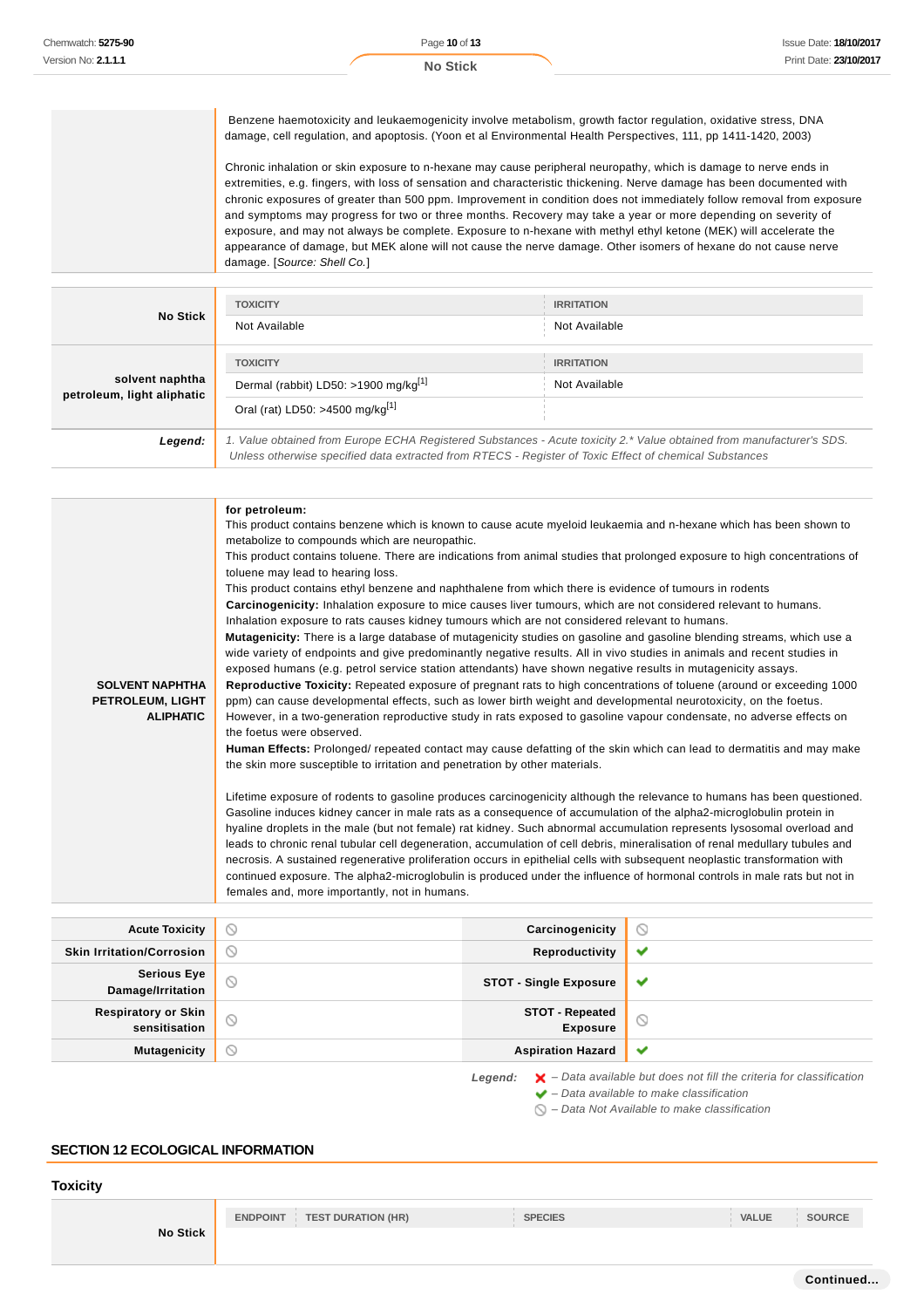|                                               | Not<br>Available                                                                                                                                                                                                                                                                                                                                                                                   | Not Available             | Not Available                 | Not<br>Available | Not<br>Available |
|-----------------------------------------------|----------------------------------------------------------------------------------------------------------------------------------------------------------------------------------------------------------------------------------------------------------------------------------------------------------------------------------------------------------------------------------------------------|---------------------------|-------------------------------|------------------|------------------|
|                                               | <b>ENDPOINT</b>                                                                                                                                                                                                                                                                                                                                                                                    | <b>TEST DURATION (HR)</b> | <b>SPECIES</b>                | VALUE            | <b>SOURCE</b>    |
| solvent naphtha<br>petroleum, light aliphatic | EC50                                                                                                                                                                                                                                                                                                                                                                                               | 72                        | Algae or other aguatic plants | $=6.5$ mg/L      |                  |
|                                               | <b>NOEC</b>                                                                                                                                                                                                                                                                                                                                                                                        | 72                        | Algae or other aguatic plants | $< 0.1$ mg/L     |                  |
| Legend:                                       | Extracted from 1. IUCLID Toxicity Data 2. Europe ECHA Registered Substances - Ecotoxicological Information - Aquatic<br>Toxicity 3. EPIWIN Suite V3.12 (QSAR) - Aquatic Toxicity Data (Estimated) 4. US EPA, Ecotox database - Aquatic Toxicity<br>Data 5. ECETOC Aquatic Hazard Assessment Data 6. NITE (Japan) - Bioconcentration Data 7. METI (Japan) -<br>Bioconcentration Data 8. Vendor Data |                           |                               |                  |                  |

Harmful to aquatic organisms, may cause long-term adverse effects in the aquatic environment. **DO NOT** discharge into sewer or waterways.

# **Persistence and degradability**

| Ingredient | <b>Persistence: Water/Soil</b>        | <b>Persistence: Air</b>               |  |
|------------|---------------------------------------|---------------------------------------|--|
|            | No Data available for all ingredients | No Data available for all ingredients |  |

#### **Bioaccumulative potential**

| No Data available for all ingredients<br>$ -$ |
|-----------------------------------------------|

# **Mobility in soil**

| rodion | hilit۱،                               |
|--------|---------------------------------------|
|        | No Data available for all ingredients |

## **SECTION 13 DISPOSAL CONSIDERATIONS**

#### **Waste treatment methods**

| <b>Product / Packaging</b><br>disposal | DO NOT allow wash water from cleaning or process equipment to enter drains.<br>It may be necessary to collect all wash water for treatment before disposal.<br>In all cases disposal to sewer may be subject to local laws and regulations and these should be considered first.<br>▶ Where in doubt contact the responsible authority.<br>Recycle wherever possible.<br>► Consult manufacturer for recycling options or consult local or regional waste management authority for disposal if no<br>suitable treatment or disposal facility can be identified.<br>▶ Dispose of by: burial in a land-fill specifically licensed to accept chemical and / or pharmaceutical wastes or Incineration<br>in a licensed apparatus (after admixture with suitable combustible material).<br>▶ Decontaminate empty containers. Observe all label safeguards until containers are cleaned and destroyed.<br>► Containers may still present a chemical hazard/ danger when empty.<br>▶ Return to supplier for reuse/ recycling if possible.<br>Otherwise:<br>If container can not be cleaned sufficiently well to ensure that residuals do not remain or if the container cannot be used |
|----------------------------------------|--------------------------------------------------------------------------------------------------------------------------------------------------------------------------------------------------------------------------------------------------------------------------------------------------------------------------------------------------------------------------------------------------------------------------------------------------------------------------------------------------------------------------------------------------------------------------------------------------------------------------------------------------------------------------------------------------------------------------------------------------------------------------------------------------------------------------------------------------------------------------------------------------------------------------------------------------------------------------------------------------------------------------------------------------------------------------------------------------------------------------------------------------------------------------------|
|                                        | to store the same product, then puncture containers, to prevent re-use, and bury at an authorised landfill.<br>► Where possible retain label warnings and SDS and observe all notices pertaining to the product.                                                                                                                                                                                                                                                                                                                                                                                                                                                                                                                                                                                                                                                                                                                                                                                                                                                                                                                                                               |

## **SECTION 14 TRANSPORT INFORMATION**

| <b>Labels Required</b>      |           |
|-----------------------------|-----------|
| Marine Pollutant            | <b>NO</b> |
| <b>HAZCHEM</b>              | $-3YE$    |
| <b>Land transport (ADG)</b> |           |

| ນນວ |  | UN | 0.00 |
|-----|--|----|------|
|-----|--|----|------|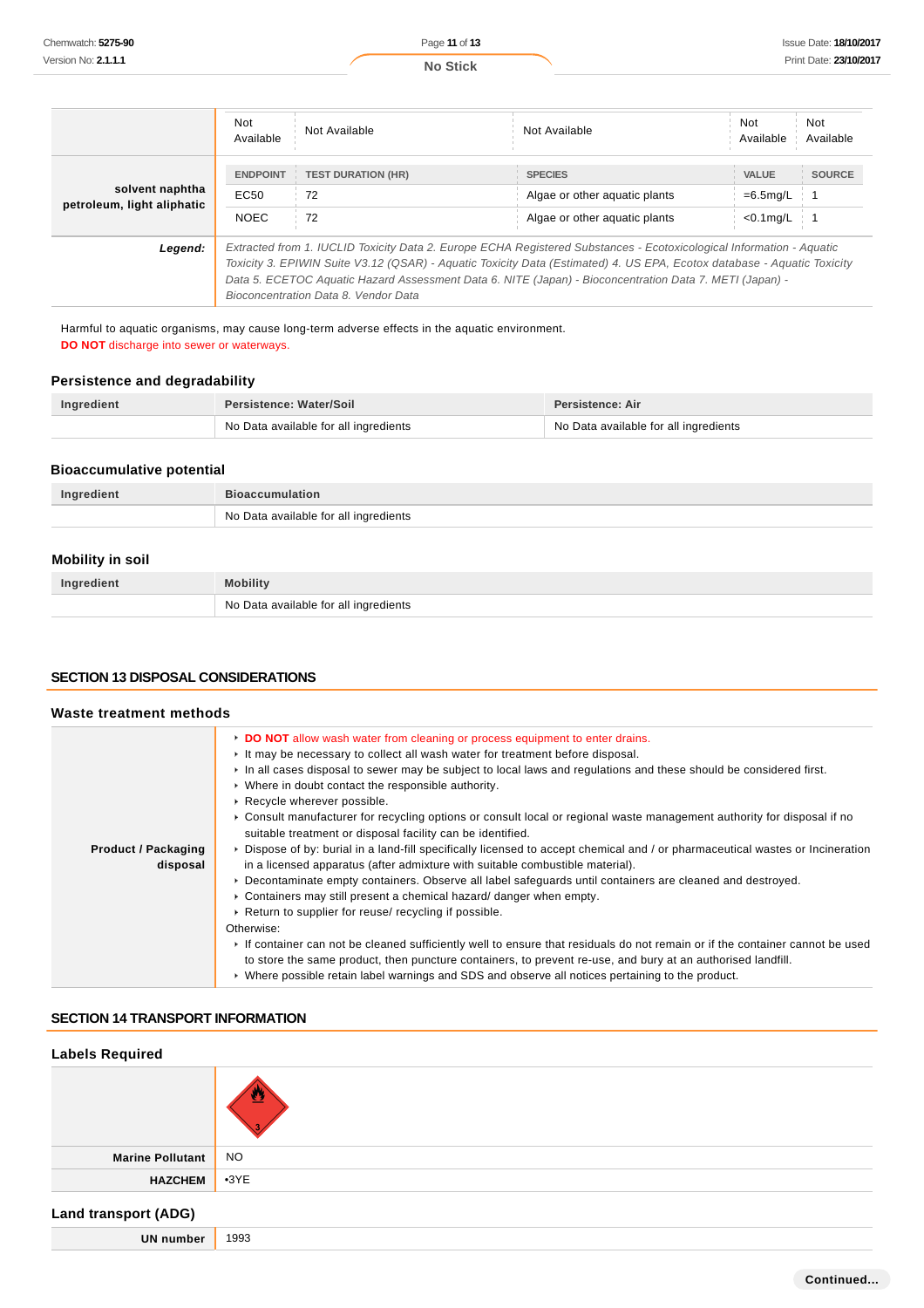Page **12** of **13**

| UN proper shipping<br>name           | FLAMMABLE LIQUID, N.O.S. (contains solvent naphtha petroleum, light aliphatic) |
|--------------------------------------|--------------------------------------------------------------------------------|
| <b>Transport hazard</b><br>class(es) | Class<br>$\mathbf{3}$<br>Subrisk<br>Not Applicable                             |
| Packing group                        | H                                                                              |
| <b>Environmental hazard</b>          | Not Applicable                                                                 |
| Special precautions for<br>user      | Special provisions<br>274<br>Limited quantity<br>1 L                           |

## **Air transport (ICAO-IATA / DGR)**

| <b>UN number</b>                     | 1993                                                                             |                           |                |  |  |
|--------------------------------------|----------------------------------------------------------------------------------|---------------------------|----------------|--|--|
| UN proper shipping<br>name           | Flammable liquid, n.o.s. * (contains solvent naphtha petroleum, light aliphatic) |                           |                |  |  |
| <b>Transport hazard</b><br>class(es) | <b>ICAO/IATA Class</b><br>ICAO / IATA Subrisk<br><b>ERG Code</b>                 | 3<br>Not Applicable<br>3H |                |  |  |
| Packing group                        | $\mathbf{H}$                                                                     |                           |                |  |  |
| <b>Environmental hazard</b>          | Not Applicable                                                                   |                           |                |  |  |
|                                      | Special provisions                                                               |                           | A <sub>3</sub> |  |  |
|                                      | Cargo Only Packing Instructions                                                  |                           | 364            |  |  |
|                                      | Cargo Only Maximum Qty / Pack                                                    |                           | 60 L           |  |  |
| Special precautions for<br>user      | Passenger and Cargo Packing Instructions                                         |                           | 353            |  |  |
|                                      | Passenger and Cargo Maximum Qty / Pack                                           |                           | 5 <sub>L</sub> |  |  |
|                                      | Passenger and Cargo Limited Quantity Packing Instructions                        |                           | Y341           |  |  |
|                                      | Passenger and Cargo Limited Maximum Qty / Pack                                   |                           | 1 L            |  |  |

## **Sea transport (IMDG-Code / GGVSee)**

| <b>UN number</b>                     | 1993                                                                                              |  |  |
|--------------------------------------|---------------------------------------------------------------------------------------------------|--|--|
| UN proper shipping<br>name           | FLAMMABLE LIQUID, N.O.S. (contains solvent naphtha petroleum, light aliphatic)                    |  |  |
| <b>Transport hazard</b><br>class(es) | <b>IMDG Class</b><br>3<br><b>IMDG Subrisk</b><br>Not Applicable                                   |  |  |
| Packing group                        | $\mathbf{H}$                                                                                      |  |  |
| <b>Environmental hazard</b>          | Not Applicable                                                                                    |  |  |
| Special precautions for<br>user      | <b>EMS Number</b><br>$F-E$ , S-E<br>Special provisions<br>274<br><b>Limited Quantities</b><br>1 L |  |  |

## **Transport in bulk according to Annex II of MARPOL and the IBC code**

Not Applicable

#### **SECTION 15 REGULATORY INFORMATION**

#### **Safety, health and environmental regulations / legislation specific for the substance or mixture**

#### **SOLVENT NAPHTHA PETROLEUM, LIGHT ALIPHATIC(64742-89-8.) IS FOUND ON THE FOLLOWING REGULATORY LISTS**

Australia Exposure Standards Australia Hazardous Substances Information System - Consolidated Lists Australia Inventory of Chemical Substances (AICS)

- International Agency for Research on Cancer (IARC) Agents Classified by the IARC Monographs
- International Air Transport Association (IATA) Dangerous Goods Regulations - Prohibited List Passenger and Cargo Aircraft